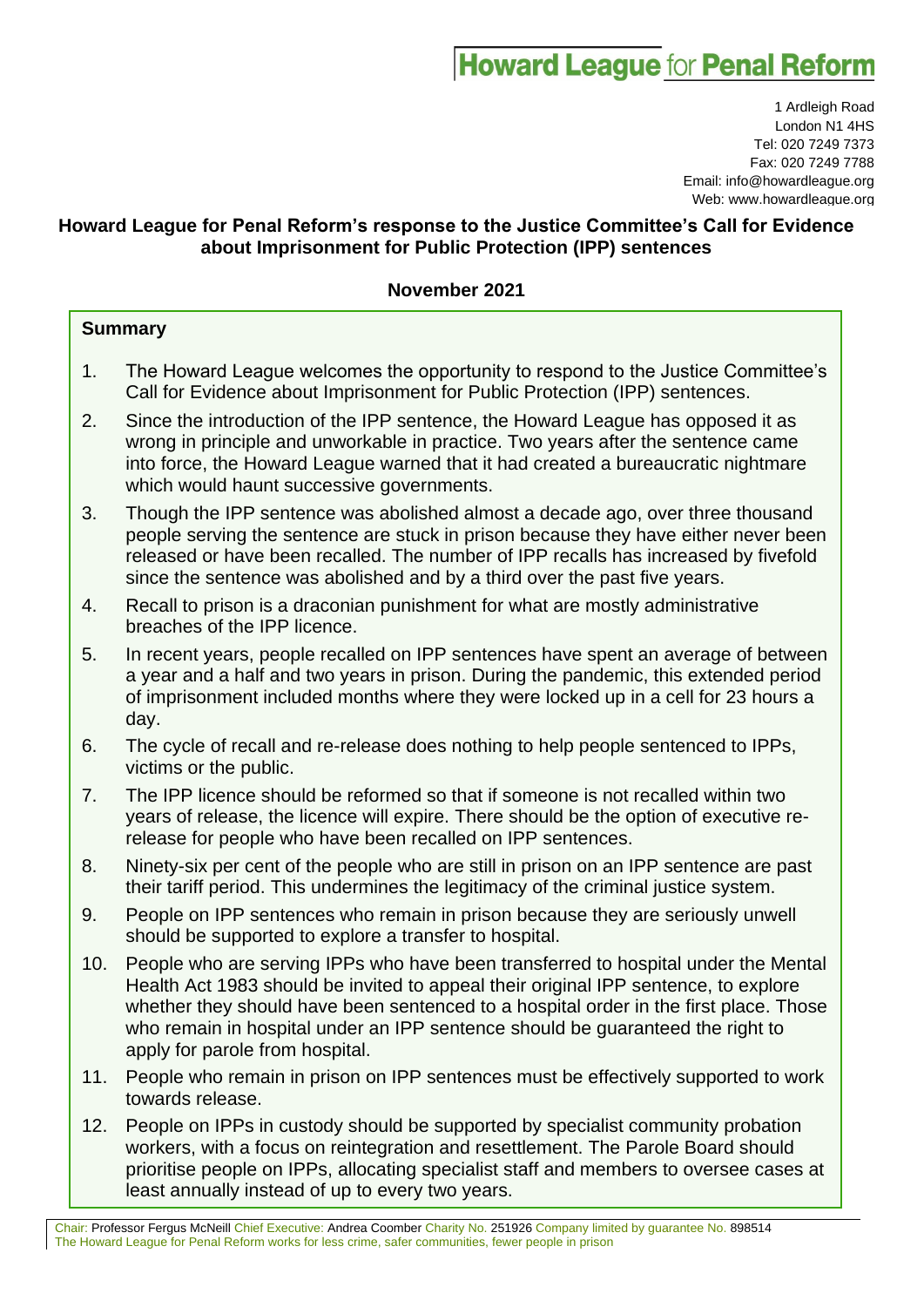# **1. About the Howard League for Penal Reform and summary of response**

- 1.1 Founded in 1866, the Howard League is the oldest penal reform charity in the world. The Howard League has some 13,000 members, including prisoners and their families, lawyers, criminal justice professionals and academics. The Howard League has consultative status with the United Nations. It is an independent charity and accepts no grant funding from the UK government.
- 1.2 The Howard League works for less crime, safer communities and fewer people in prison. We achieve these objectives through conducting and commissioning research and investigations aimed at revealing underlying problems and discovering new solutions to issues of public concern. The Howard League's objectives and principles underlie and inform the charity's parliamentary work, research, legal and participation work as well as its projects.
- 1.3 The Howard League has drawn on its legal and policy work in responding to this consultation.
- 1.4 The Howard League has opposed the IPP sentence since its creation. It is an unjust and unworkable sentence which continues to disrupt the lives of thousands of people and those close to them. There are still almost 1,700 people who have never been released and thousands more are subject to recall for the indefinite future.
- 1.5 As the debate in the House of Lords on 15 November 2021 highlighted, there is a strong cross party consensus that the IPP sentence was a mistake that still needs to be remedied. In the words of Lord Blunkett, who introduced the IPP sentence as Home Secretary:

*"We have to do something for the sake of the individuals and their families, and for the safety of the community, because the longer they are in prison on a suspended animation sentence or on licence, the more likely they are to find themselves unable to rehabilitate and live a normal life. When that happens, they are more likely to commit a crime. I got it wrong. The Government now have the chance to get it right"* (Police, Crime, Sentencing and Courts Bill Debate, 15 November 2021, col 31).<sup>1</sup>

- 1.6 There are many ways that the current failings of the IPP sentence can be addressed:
	- Those who remain in prison on IPP sentences can and must be better supported to get out, through a range of practical measures building on the current IPP action plan;
	- The way the IPP licence operates can be reformed to increase the options for it to come to an end more quickly without risking public safety; and
	- Avenues for re-release following recall can be widened.
- 1.7 The Howard League would welcome the opportunity to provide further information about any of the points below.

# **2. The Howard League has always opposed IPP sentences, which are wrong in principle and unworkable in practice**

<sup>1</sup> Available at https://hansard.parliament.uk/lords/2021-11-15/debates/1EBF855A-81C2-4A9F-9A64- C923D4F90E93/PoliceCrimeSentencingAndCourtsBill.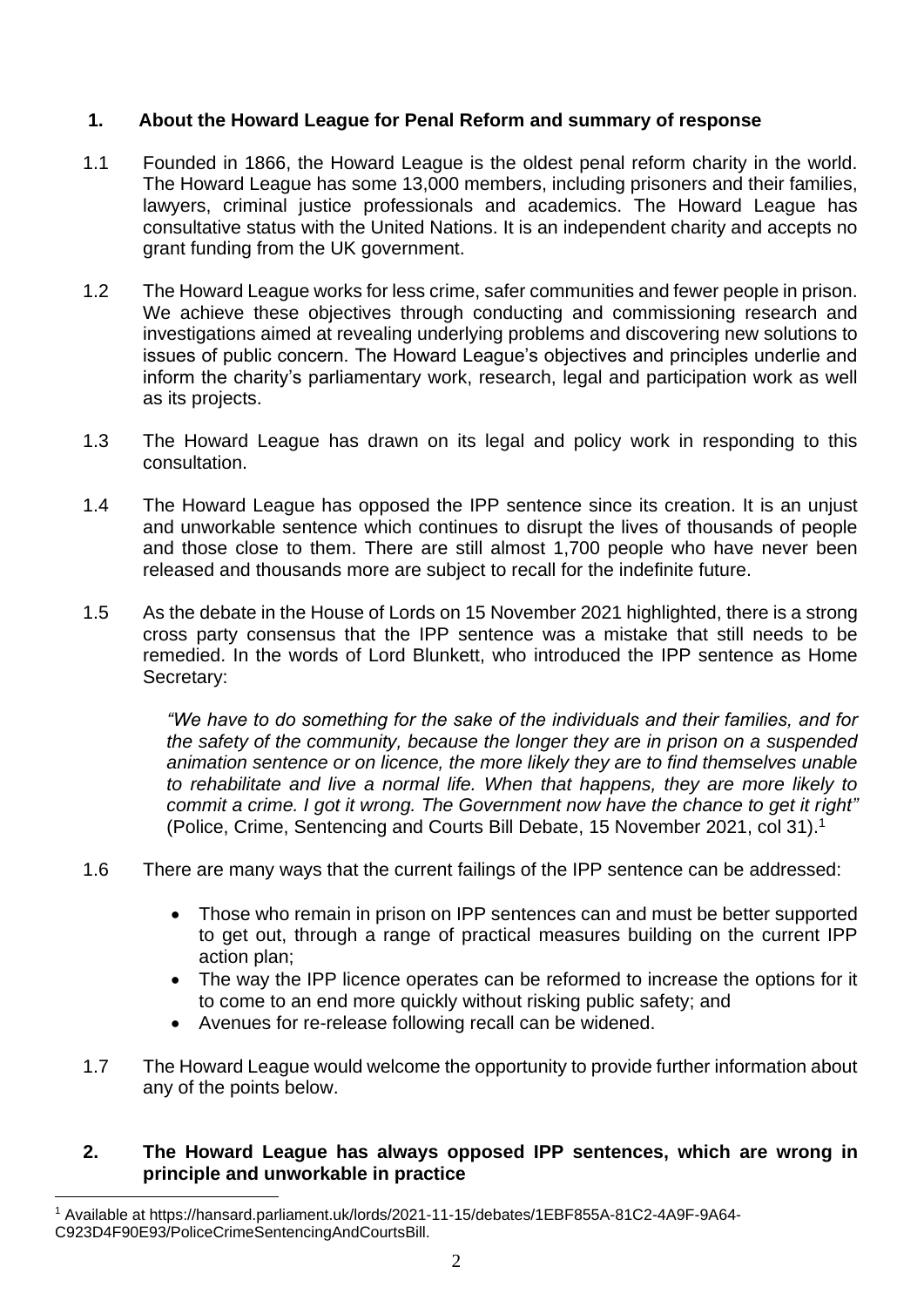- 2.1 Ever since the sentence of imprisonment for public protection was proposed, the Howard League has opposed it as unjust and impracticable. Almost a decade after the sentence was abolished, it continues to wreak havoc on the lives of people who were sentenced to IPPs and remains an unnecessary additional problem for prisons and the Parole Board.
- 2.2 In 2007, the Howard League published a report which set out the reasons why the IPP sentence was both wrong in principle and unworkable in practice. In principle, it was unjust to sentence someone to an indeterminate period in prison based on concerns about how they might behave in the future. In practice, IPP sentences could not be administered in a system where prisons were overcrowded and under-resourced, and where risk reduction was measured by offending behaviour courses which many people on IPPs had no chance of accessing. In a foreword to the report, the Howard League's Chief Executive warned that: *"Because of the length of the sentence and the system's inability to process people, a bureaucratic nightmare is developing – one which will not simply haunt the current government, but also its successors"* (Howard League, 2007:  $3)$ <sup>2</sup>
- 2.3 Four general elections later, successive governments have failed to resolve the bureaucratic nightmare which the Howard League warned about. In 2012, the European Court of Human Rights considered the case of three applicants who had been detained in prison after the end of their IPP tariff periods and who had not been able to access recommended courses. The Court found that *"following the expiry of the applicants' tariff periods and until steps were taken to progress them through the prison system with a view to providing them with access to appropriate rehabilitative courses, their detention was arbitrary and therefore unlawful"* (*James, Wells and Lee v United Kingdom* [2012] ECHR 1706, §221).<sup>3</sup> The IPP sentence was abolished later that year, but not for people who were already in prison or on an IPP licence in the community (Legal Aid, Sentencing and Punishment of Offenders Act 2012, s123).
- 2.4 When the sentence was abolised, around six thousand people on IPPs had not yet been released from prison (Ministry of Justice, 2013: Table 1.4).<sup>4</sup> The number of people serving IPPs who were recalled to prison had begun to increase, doubling from 60 people recalled to prison in 2011 to 119 people recalled to prison in 2012 (Ministry of Justice, 2012: Table 5.4; Ministry of Justice, 2013: Table 5.4).<sup>5</sup>

## **3. A decade after the abolition of the IPP, more than three thousand people are still stuck in prison**

3.1 The criminal justice system is still facing the consequences of the IPP sentence. As of 30 September 2021, more than three thousand people were still stuck in prison because of the IPP. This included 1,661 people who had never been released and a further 1,357

<sup>5</sup> Ministry of Justice (2013), *Licence recalls tables*, available at

<sup>2</sup> Howard League (2007), *Indeterminate Sentences for Public Protection*, available at https://howardleague.org/wpcontent/uploads/2016/05/IPP-report.pdf.

<sup>3</sup> *James, Wells and Lee v United Kingdom* [2012] ECHR 1706, available at

https://hudoc.echr.coe.int/eng#{%22itemid%22:[%22001-113127%22]}

<sup>4</sup> Ministry of Justice (2013), *Annual tables – Offender management caseload statistics 2012 tables*, available at https://www.gov.uk/government/statistics/offender-management-statistics-quarterly--2.

[https://assets.publishing.service.gov.uk/government/uploads/system/uploads/attachment\\_data/file/192321/licence](https://assets.publishing.service.gov.uk/government/uploads/system/uploads/attachment_data/file/192321/licence-recalls-q4-2012.xls)[recalls-q4-2012.xls;](https://assets.publishing.service.gov.uk/government/uploads/system/uploads/attachment_data/file/192321/licence-recalls-q4-2012.xls) Ministry of Justice (2012), *Licence recalls tables*, available at [https://assets.publishing.service.gov.uk/government/uploads/system/uploads/attachment\\_data/file/218128/omsq-q2-](https://assets.publishing.service.gov.uk/government/uploads/system/uploads/attachment_data/file/218128/omsq-q2-2011-licence-recalls-tables.xls) [2011-licence-recalls-tables.xls.](https://assets.publishing.service.gov.uk/government/uploads/system/uploads/attachment_data/file/218128/omsq-q2-2011-licence-recalls-tables.xls)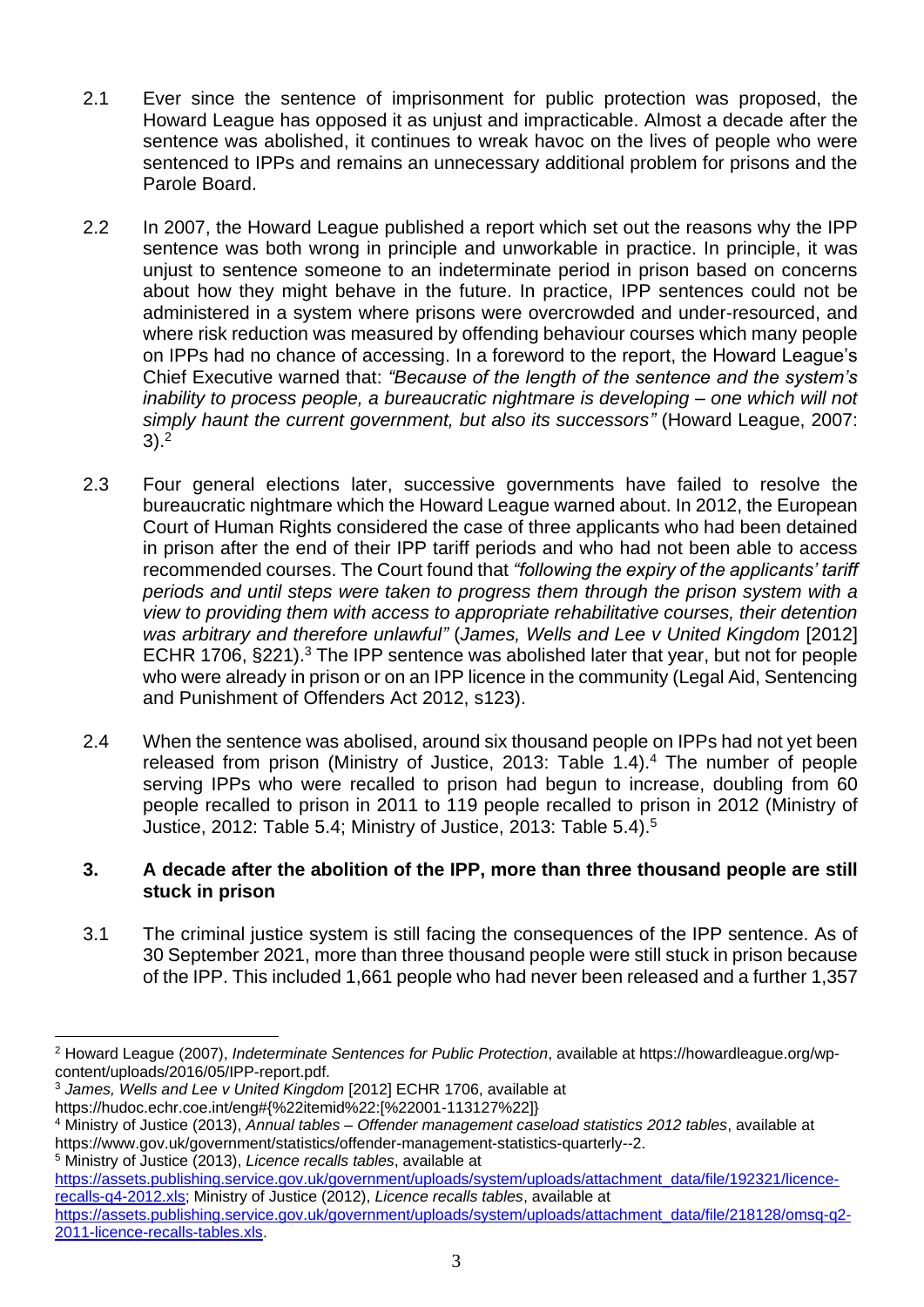people who had been recalled to prison on an IPP licence (Ministry of Justice, 2021a: Table 1.9a).<sup>6</sup>

3.2 The number of IPP recalls has gone up by fivefold since the abolition of the sentence. There were 683 recalls to prison in 2019 and 616 in 2020 (Ministry of Justice, 2020: Table 5.4; Ministry of Justice, 2021b: Table 5.4).<sup>7</sup> Until the exceptional circumstances of the Covid-19 pandemic, the number of recalls to prison on an IPP licence continued to rise each year. IPP recalls have increased by around a third over the past five years (Ministry of Justice, 2017: Table 5.4; Ministry of Justice, 2021b: Table 5.4).<sup>8</sup>

# **4. People on IPPs suffer draconian punishment for administrative breaches**

- 4.1 Recall to prison is a draconian punishment for non-compliance. Imprisonment is the most severe punishment available in England and Wales and – except for rare whole life orders – indeterminate sentences are the most punitive form of imprisonment. The harms of imprisonment are well documented, both in general and in the specific context of the countertherapeutic, unhealthy and unsafe UK prison estate (Howard League, 2018; Ismail, 2020). 9
- 4.2 Most people who are recalled on an IPP licence have not committed any further offences. In 2020, six in ten recalls did not involve additional charges (Ministry of Justice, 2021b: Table 5.10).<sup>10</sup>
- 4.3 Recall decisions are made quickly and are often based on limited evidence. Yet there is no route to release for people who have been recalled on IPP sentences but who do not pose a risk of harm.
- 4.4 A typical example might involve an instance where a person who has been released to an Approved Premises hostel where other residents display challenging behaviour is recalled to prison following a disturbance at the hostel. It may be that the police investigation concludes that the person who was recalled did not play an active role – in fact, he may have been involved as a victim rather than as a perpetrator. Even if the supervising probation worker agrees that he can be managed safely in the community and supports release, the only way for him to be released is following a Parole Board review. This can take many months.

[https://assets.publishing.service.gov.uk/government/uploads/system/uploads/attachment\\_data/file/982032/Licence\\_](https://assets.publishing.service.gov.uk/government/uploads/system/uploads/attachment_data/file/982032/Licence_Recalls_Q4_2020.ods) [Recalls\\_Q4\\_2020.ods;](https://assets.publishing.service.gov.uk/government/uploads/system/uploads/attachment_data/file/982032/Licence_Recalls_Q4_2020.ods) Ministry of Justice (2020), *Licence recalls tables*, available at

[https://assets.publishing.service.gov.uk/government/uploads/system/uploads/attachment\\_data/file/882177/Licence\\_](https://assets.publishing.service.gov.uk/government/uploads/system/uploads/attachment_data/file/882177/Licence_Recalls_Q42019.ods) [Recalls\\_Q42019.ods.](https://assets.publishing.service.gov.uk/government/uploads/system/uploads/attachment_data/file/882177/Licence_Recalls_Q42019.ods) This does not include the small number of people who were not returned to custody. <sup>8</sup> Ministry of Justice (2017), *Licence recalls tables*, available at

<sup>6</sup> Ministry of Justice (2021a), *Prison population: 30 September 2021*, available at https://www.gov.uk/government/statistics/offender-management-statistics-quarterly-april-to-june-2021. <sup>7</sup> Ministry of Justice (2021b), *Licence recalls tables*, available at

[https://assets.publishing.service.gov.uk/government/uploads/system/uploads/attachment\\_data/file/610976/licence](https://assets.publishing.service.gov.uk/government/uploads/system/uploads/attachment_data/file/610976/licence-recalls-q4-2016.xlsx)[recalls-q4-2016.xlsx;](https://assets.publishing.service.gov.uk/government/uploads/system/uploads/attachment_data/file/610976/licence-recalls-q4-2016.xlsx) Ministry of Justice (2021b), *Licence recalls tables*, available at https://assets.publishing.service.gov.uk/government/uploads/system/uploads/attachment\_data/file/982032/Licence

[Recalls\\_Q4\\_2020.ods.](https://assets.publishing.service.gov.uk/government/uploads/system/uploads/attachment_data/file/982032/Licence_Recalls_Q4_2020.ods)

<sup>9</sup> Howard League (2020), *Howard League for Penal Reform response to the Health and Social Care Committee's inquiry on prison healthcare*, available at [https://howardleague.org/wp-content/uploads/2018/06/Response-to-the-](https://howardleague.org/wp-content/uploads/2018/06/Response-to-the-Health-and-Social-Care-Committee%E2%80%99s-inquiry-on-prison-healthcare.pdf)[Health-and-Social-Care-Committee%E2%80%99s-inquiry-on-prison-healthcare.pdf;](https://howardleague.org/wp-content/uploads/2018/06/Response-to-the-Health-and-Social-Care-Committee%E2%80%99s-inquiry-on-prison-healthcare.pdf) Ismail, N. (2020), 'Deterioration, drift, distraction, and denial: How the politics of austerity challenges the resilience of prison health governance and delivery in England', *Health Policy* 124:12, 1368–1378.

<sup>10</sup> Ministry of Justice (2021b), *Licence recalls tables*, available at

[https://assets.publishing.service.gov.uk/government/uploads/system/uploads/attachment\\_data/file/982032/Licence\\_](https://assets.publishing.service.gov.uk/government/uploads/system/uploads/attachment_data/file/982032/Licence_Recalls_Q4_2020.ods) [Recalls\\_Q4\\_2020.ods.](https://assets.publishing.service.gov.uk/government/uploads/system/uploads/attachment_data/file/982032/Licence_Recalls_Q4_2020.ods)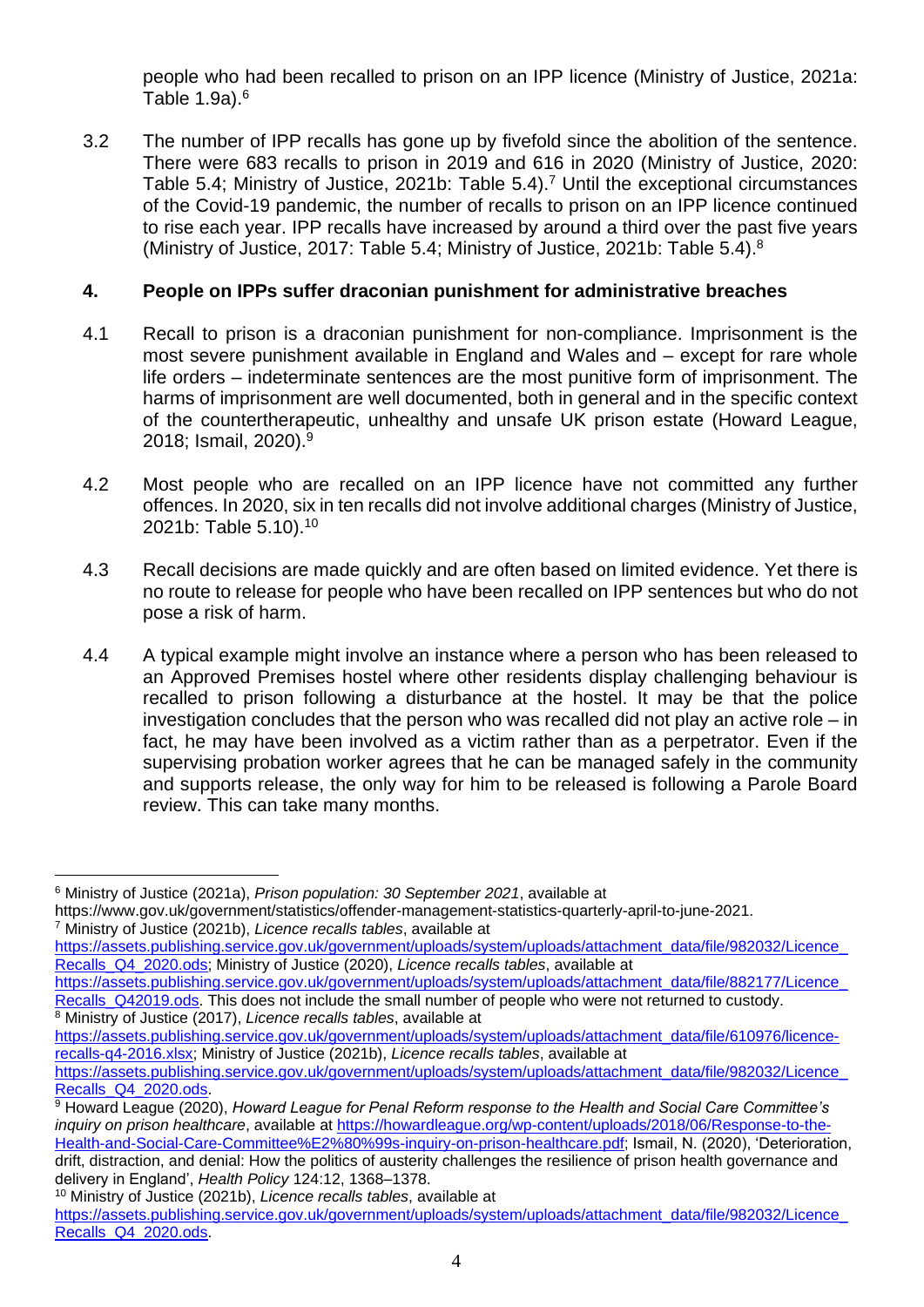## **5. People who are recalled on IPP sentences have been subjected to months of solitary confinement during the Covid-19 pandemic**

- 5.1 In the first three months of 2020, immediately before the Covid-19 pandemic, people spent an average of 19 months in prison after being recalled on an IPP licence. This rose to an average of two years in early 2021 (Ministry of Justice, 2021b: Table 5.21).<sup>11</sup> During the pandemic, the experience of IPP recall has been especially harmful and has included months of solitary confinement.
- 5.2 The prison estate has operated a severely restricted regime since spring 2020. In January 2021, Her Majesty's Inspectorate of Prisons published a thematic report on the experiences of people held in prison during the pandemic. In autumn 2020, when the inspectorate carried out its fieldwork, most adults in prison were still locked in their cells for an average of 22.5 hours each day. The report found that the *"most disturbing effect of the restrictions was the decline in prisoners' emotional, psychological and physical well-being"*, that prisons remained unsafe places where physical violence had been displaced by verbal abuse and intimidation, and that interviewees had begun to view lockdown as a punishment rather than a public health measure (Her Majesty's Inspectorate of Prisons, 2021: 4).<sup>12</sup>
- 5.3 In the summer of 2020 and the spring and summer of 2021, restrictions were incrementally lifted in the community but either eased much more slowly or did not change at all in prison. Two recent Independent Monitoring Board reports for the year from 1 June 2020 to 31 May 2021 found that for most of this period, men had been locked in their cells for at least 23 hours a day (Independent Monitoring Board, 2021a; Independent Monitoring Board, 2021b). 13
- 5.4 The severe psychological impact of the IPP sentence has been highlighted repeatedly, including by the recent Justice Committee inquiry into mental health in prison (Justice Committee, 2021).<sup>14</sup> Over the past eighteen months, the experience of people in prison on IPPs has been compounded by the restrictions in prison.

#### **6. The cycle of recall and re-release does not help victims, the public or people on IPPs**

6.1 Over the past five years, IPPs have become characterised by a cycle of recall and rerelease. There were 474 IPP recalls and 263 re-releases in 2016, compared to 576 first releases (Ministry of Justice, 2017: Tables 5.4, 5.11). <sup>15</sup> By 2020, the number of recalls and re-releases significantly outnumbered the number of first releases: there were 616

[Wealstun-annual-report-2020-21-for-circulation-to-upload.pdf;](https://s3-eu-west-2.amazonaws.com/imb-prod-storage-1ocod6bqky0vo/uploads/2021/10/HMP-Wealstun-annual-report-2020-21-for-circulation-to-upload.pdf) Independent Monitoring Boards (2021), *Annual Report of the Independent Monitoring Board at HMP Wandsworth*, available at https://s3-eu-west-2.amazonaws.com/imbprod-storage-1ocod6bqky0vo/uploads/2021/10/IMB-AR-Wandsworth-2020-21-for-circulation.pdf.

<sup>14</sup> Justice Committee (2021), *Mental health in prison: Fifth Report of Session 2021–22*, available at https://committees.parliament.uk/publications/7455/documents/78054/default/.

<sup>15</sup> Ministry of Justice (2017), *Licence recalls tables*, available at

<sup>11</sup> Ministry of Justice (2021b), *Licence recalls tables*, available at

https://assets.publishing.service.gov.uk/government/uploads/system/uploads/attachment\_data/file/982032/Licence [Recalls\\_Q4\\_2020.ods.](https://assets.publishing.service.gov.uk/government/uploads/system/uploads/attachment_data/file/982032/Licence_Recalls_Q4_2020.ods)

<sup>12</sup> Her Majesty's Inspectorate of Prisons (2021), *What happens to prisoners in a pandemic?*, available at https://www.justiceinspectorates.gov.uk/hmiprisons/wp-content/uploads/sites/4/2021/02/What-happens-to-prisonersin-a-pandemic.pdf.

<sup>13</sup> Independent Monitoring Boards (2021), *Annual Report of the Independent Monitoring Board at HMP Wealstun*, available at [https://s3-eu-west-2.amazonaws.com/imb-prod-storage-1ocod6bqky0vo/uploads/2021/10/HMP-](https://s3-eu-west-2.amazonaws.com/imb-prod-storage-1ocod6bqky0vo/uploads/2021/10/HMP-Wealstun-annual-report-2020-21-for-circulation-to-upload.pdf)

[https://assets.publishing.service.gov.uk/government/uploads/system/uploads/attachment\\_data/file/610976/licence](https://assets.publishing.service.gov.uk/government/uploads/system/uploads/attachment_data/file/610976/licence-recalls-q4-2016.xlsx)[recalls-q4-2016.xlsx.](https://assets.publishing.service.gov.uk/government/uploads/system/uploads/attachment_data/file/610976/licence-recalls-q4-2016.xlsx)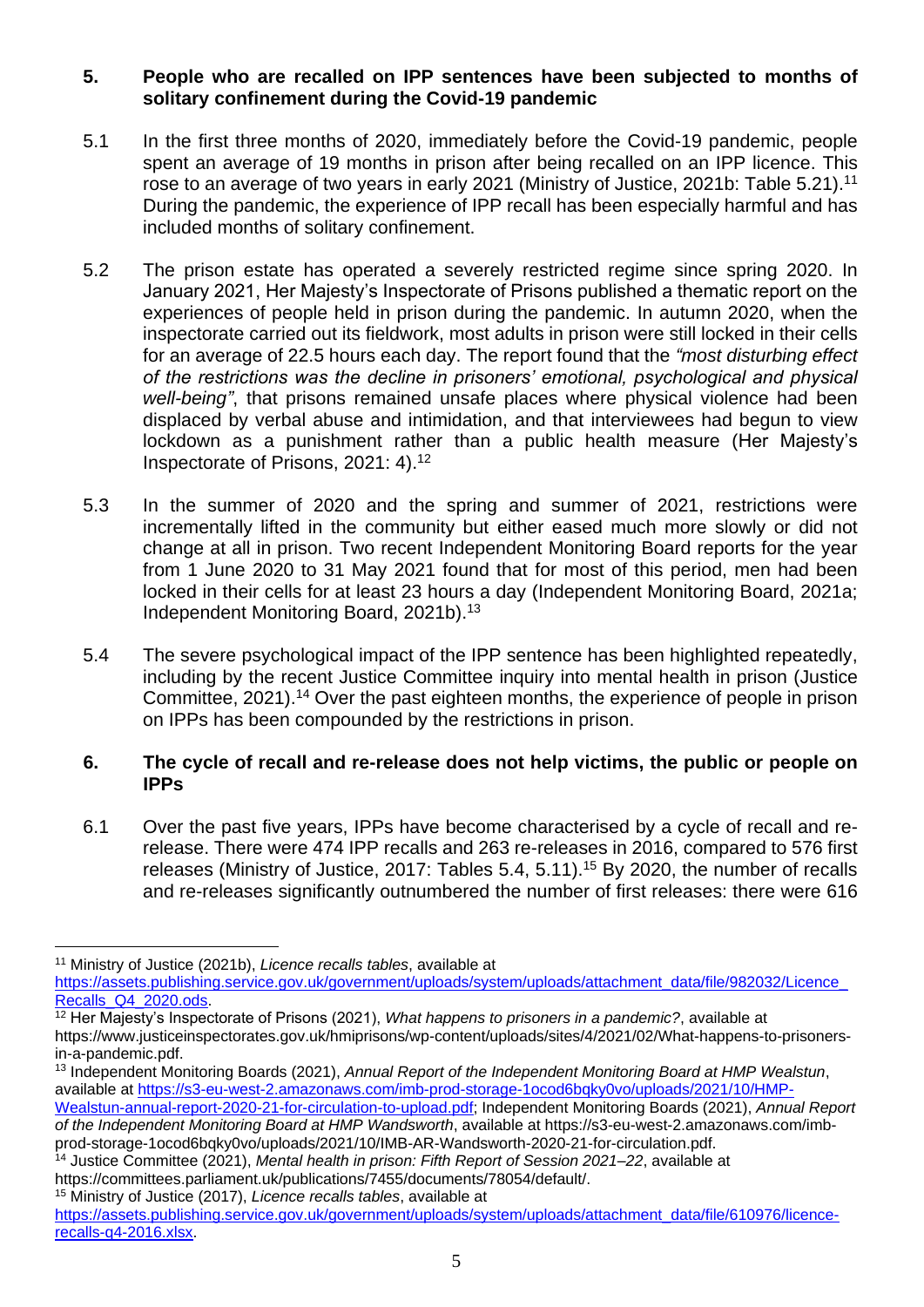recalls and 458 re-releases, compared to 275 first releases (Ministry of Justice, 2021: Tables 5.4, 5.11). 16

- 6.2 In 2017, the former Chair of the Parole Board observed that while the Parole Board were progressing or releasing 75 per cent of the IPP prisoners who came before them, half of the people who they released were then being recalled. When the Parole Board reviewed these cases, it re-released 60 per cent of those who had been recalled. The Chair concluded that this was *"not an effectively working system … In my view, certainly on recalls, the test for getting recalled is too low"* (Hardwick, 2017).<sup>17</sup>
- 6.3 Unnecessary recalls do not protect victims or the public. Instead, they interrupt the desistance process and prevent people from building a new, positive life for themselves in the community. Research carried out by the Prison Reform Trust found that IPP recalls were prompted by a range of problems in the community, including conditions in approved premises, substance misuse, mental ill-health, unemployment, and the lack of a support network (Prison Reform Trust, 2020).<sup>18</sup>
- 6.4 Research on desistance suggests that people are most likely to stop offending if they have strong and supportive relationships, feel hopeful about their future and can access the same social and economic opportunities as the rest of the population (Graham and McNeill, 2017).<sup>19</sup> From this perspective, the IPP licence is a barrier to desistance: it circumscribes the life which someone is able to lead, disrupts their relationships and can keep them indefinitely within the reach of the criminal justice system.
- 6.5 The Howard League recently heard from a man who had been kept in prison for more than five years after the tariff period of his IPP sentence. When he was eventually released, he managed to turn his life around: he found secure employment, bought a house, entered into a new relationship and got engaged. Yet after years in the community, he lost the future which he had built for himself because of an administrative recall. The repercussions of the recall were immense, not only for him but for his fiancé. It does not have to be this way. Legislation could be changed to prevent people who have safely reintegrated into the communities for several years from being recalled. It could also be easily amended to create additional, simple but safe, avenues for release following recall.

# **7. The IPP licence should expire if someone is not recalled within two years of release and there should be the option of executive release after recall**

7.1 The Howard League recommends two immediate changes to the IPP sentence, to address the hopelessness which is built into the IPP licence and an anomaly which traps people in prison for months after an IPP recall.

<sup>17</sup> Justice Committee (2017), *Oral evidence: Work of the Parole Board*, available at

<sup>16</sup> Ministry of Justice (2021), *Licence recalls tables*, available at

https://assets.publishing.service.gov.uk/government/uploads/system/uploads/attachment\_data/file/982032/Licence Recalls\_Q4\_2020.ods.

http://data.parliament.uk/writtenevidence/committeeevidence.svc/evidencedocument/justice-committee/work-of-theparole-board/oral/71647.pdf.

<sup>18</sup> Prison Reform Trust (2020), *No life, no freedom, no future: The experiences of prisoners recalled under the sentence of Imprisonment for Public Protection*, available at

http://www.prisonreformtrust.org.uk/Portals/0/Documents/no%20freedom\_final\_web.pdf.

<sup>19</sup> Graham, H. & McNeill, F. (2017), 'Desistance: Envisioning Futures' (pages 433-451) in Carlen, P., & Ayres França, L. (eds.) *Alternative Criminologies*, available at

https://dspace.stir.ac.uk/bitstream/1893/25882/1/Graham%20and%20McNeill%20%28Carlen%20and%20Franca%2 9%20--%20Final%20Chapter%20for%20Routledge%20English%20edition.pdf.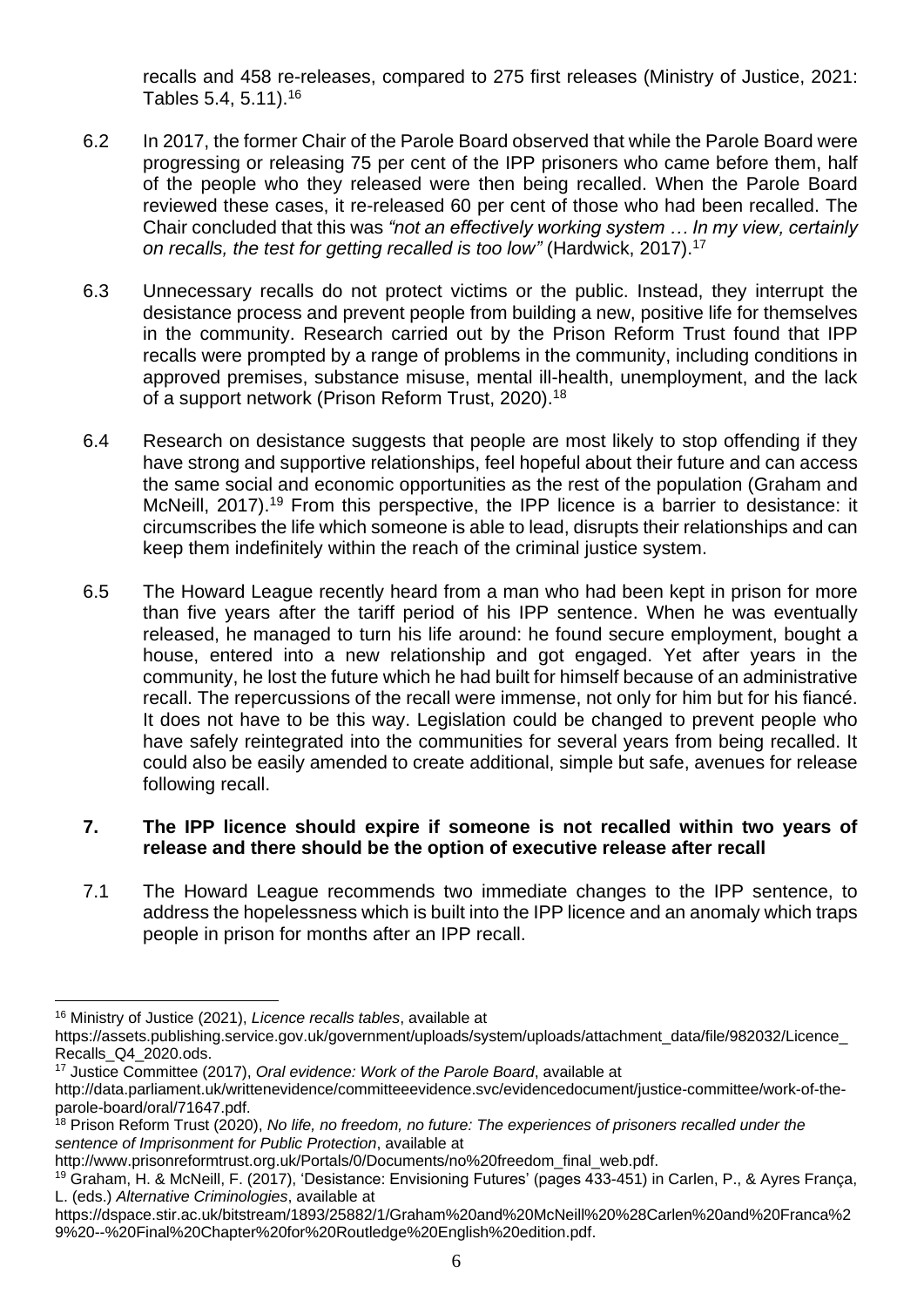- 7.2 The indefinite IPP licence poses practical and ethical problems. It should be reformed so that the licence automatically expires if someone is not recalled within two years of release. As a safeguard, the Secretary of State could have the option to refer someone to the Parole Board for a one-year extension of the licence. This could be used where the Secretary of State believed that continued licence conditions were necessary to protect the public.
- 7.3 On behalf of the Secretary of State, the Public Protection Casework Section has the power to executively release people on determinate sentences who have been recalled (Ministry of Justice, 2019).<sup>20</sup> There is no such power for people who have been recalled on an IPP, even if all professionals recommend release. This anomaly should be resolved by introducing an additional power of executive release for IPP recalls.
- 7.4 These two amendments were recently debated in the House of Lords (Police, Crime, Sentencing and Courts Bill Debate, 15 November 2021, cols 28–52).<sup>21</sup> The Howard League's briefing on the amendments is available at [https://howardleague.org/wp](https://howardleague.org/wp-content/uploads/2021/11/IPP-briefing-for-Lords.pdf)[content/uploads/2021/11/IPP-briefing-for-Lords.pdf.](https://howardleague.org/wp-content/uploads/2021/11/IPP-briefing-for-Lords.pdf)

# **8. Practical changes to support the safe release of people stuck in prison on IPPs**

- 8.1 As of 30 September 2021, 96 per cent of the people who had never been released on an IPP sentence were past their tariff period. Over a thousand people were still in prison five or more years after their original tariff period had ended and 570 were still in prison ten or more years afterwards. Two hundred people had received a tariff of less than two years but remained in prison ten years after the tariff period (Ministry of Justice, 2021a, Table  $1.9b$ ).  $22$
- 8.2 In its programme of work on justice and fairness in prison, the Howard League has highlighted the importance of just, fair and consistent standards and processes (Howard League, 2020).<sup>23</sup> The IPP sentence is a stark example of unfairness and undermines the legitimacy of the wider penal system. When the Howard League surveyed prison governors about IPPs in 2013, 43 per cent reported that the sentence reduced the credibility of prison staff because they were not seen as fair. Forty-two per cent were dissatisfied with their job because they could not adequately support prisoners on IPP sentences and 37 per cent felt that they had to deal with worse behaviour among prisoners because of the IPP (Howard League, 2013).<sup>24</sup>
- 8.3 It is clear from the debate in the House of Lords on 15 November 2021 that there is a strong cross party consensus that people stuck on IPP sentences need to be supported to progress. The Ministry of Justice has developed an action plan to this end (Ministry of Justice, 2017).<sup>25</sup>

<sup>25</sup> Ministry of Justice (2017), *Action Plan: HMCIP IPP Thematic Report*, available at

<sup>20</sup> Ministry of Justice (2019), *Recall, Review and Re-Release of Recalled Prisoners Policy Framework*, available at https://assets.publishing.service.gov.uk/government/uploads/system/uploads/attachment\_data/file/1022481/recallpf.pdf.

<sup>&</sup>lt;sup>21</sup> Available at https://hansard.parliament.uk/lords/2021-11-15/debates/1EBF855A-81C2-4A9F-9A64-C923D4F90E93/PoliceCrimeSentencingAndCourtsBill.

<sup>22</sup> Ministry of Justice (2021a), *Prison population: 30 September 2021*, available at

https://www.gov.uk/government/statistics/offender-management-statistics-quarterly-april-to-june-2021.

<sup>23</sup> Howard League for Penal Reform (2020), *Justice does not stop at the prison gate: Justice and fairness in prisons*, available at https://howardleague.org/wp-content/uploads/2020/02/Justice-and-Fairness-in-Prison-breifing-one.pdf <sup>24</sup> Howard League for Penal Reform (2013), *The never-ending story: Indeterminate sentencing and the prison regime*, available at https://howardleague.org/wp-content/uploads/2016/05/never-ending-story-IPP.pdf.

https://www.justiceinspectorates.gov.uk/hmiprisons/wp-content/uploads/sites/4/2016/11/HMIP-IPP-thematic-actionplan-1-March-2017.pdf.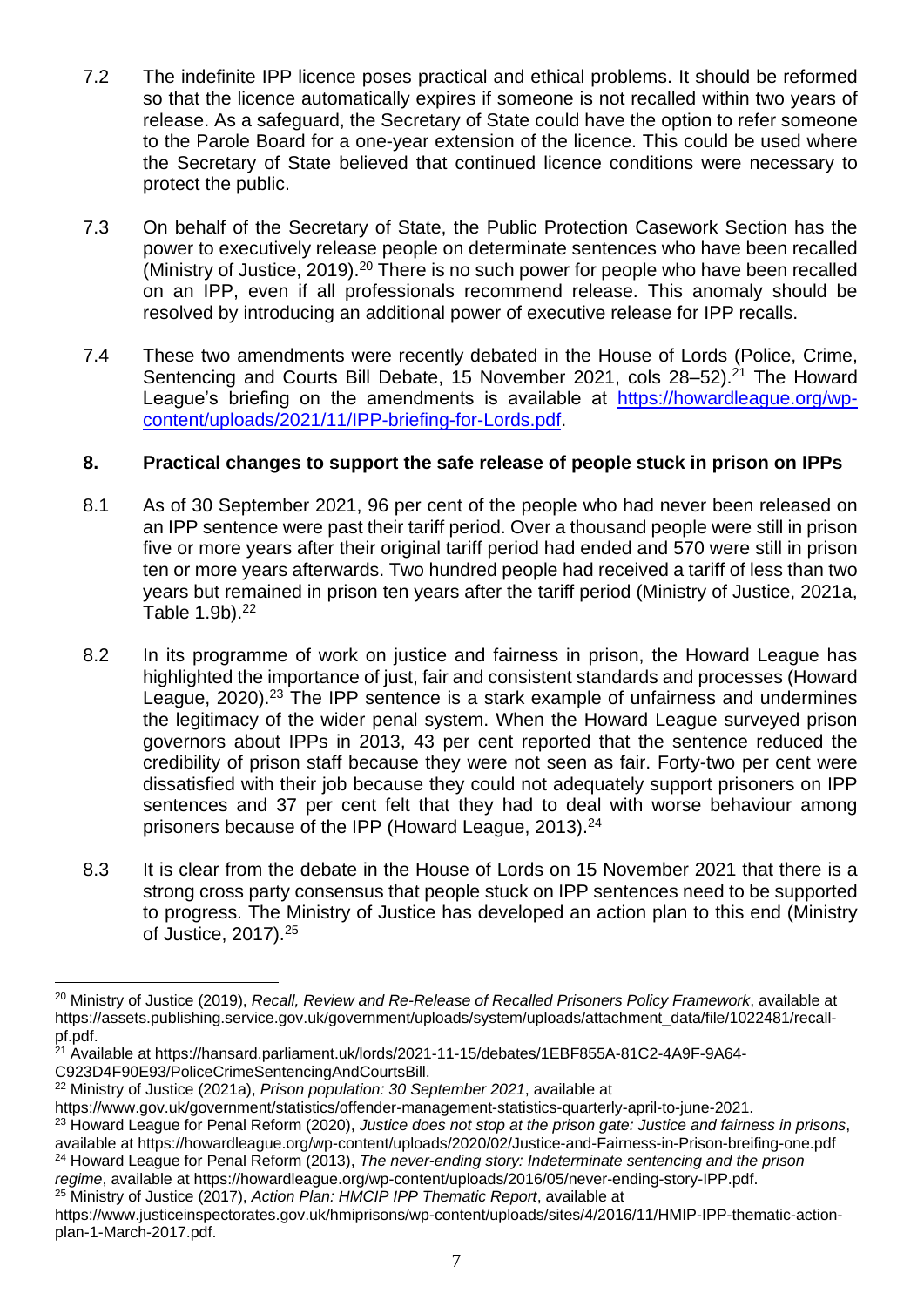- 8.4 While various options have been suggested to effectively bring all IPP sentences to an end, such as converting all IPP sentences to fixed-term sentences, <sup>26</sup> there is much more that can be done to help those still stuck in the system to progress.
- 8.5 There are a number of people serving IPP sentences who are seriously unwell and have either become stuck in hospital or should not be in prison, as well as those who have simply not had sufficient support in custody or in terms of release planning.

## **9. People who remain in prison because they are seriously unwell should be supported to explore a hospital transfer**

- 9.1 As the recent white paper on sentencing underlined, prison should not be used as *"a holding pen for people whose primary issue is related to mental health"*: they should instead be supported to explore a hospital transfer under s47/s49 of the Mental Health Act 1983 (Ministry of Justice, 2020: 58). 27
- 9.2 People on IPPs are especially likely to experience mental ill-health. In surveys carried out by the prison inspectorate between 2013 and 2016, 20 per cent of IPP prisoners reported having mental health problems before coming to prison and 42 per cent reported emotional wellbeing or mental health problems at the time of the survey. When the National Offender Management Service (now Her Majesty's Prison and Probation Service) reviewed IPP cases where people were not making progress on their sentence plans, it found that mental health problems were among the most common themes (Her Majesty's Inspectorate of Prisons, 2016).<sup>28</sup>
- 9.3 People can also end up being recalled on IPP licences because of mental ill-health. A Prison Reform Trust report on IPP recalls found that the system treated unmet mental health needs as a risk factor. Interviewees who had been recalled spoke about the mental health problems which they had been experiencing at the time, while Parole Board members *"expressed concern about the use of recall when people with serious mental health relapses were returned to prison instead of being provided with mainstream mental health treatment in hospitals"* (Prison Reform Trust, 2020: 33).<sup>29</sup> In these cases, probation workers must consider hospital treatment as an alternative to recall.

## **10. Those who have been transferred to hospital should be invited to appeal their original IPP sentence**

10.1 A number of people serving IPPs are stuck in hospital having been transferred under sections 47 and 49 of the Mental Health Act 1983. Some of these people ought to have received a restricted hospital order, rather than an IPP sentence, at the point of sentence (Mental Health Act 1983, s37 and s41). A 2008 report by the Centre for Mental Health found that 18 per cent of people on IPPs had received psychiatric treatment in the past,

<sup>&</sup>lt;sup>26</sup> A fundamental change to the IPP sentence is complex and is not considered here further: the Committee will need evaluate the risks and benefits of such proposals if it wishes to recommend they are taken forward. <sup>27</sup> Ministry of Justice (2020), *A Smarter Approach to Sentencing*, available at

[https://assets.publishing.service.gov.uk/government/uploads/system/uploads/attachment\\_data/file/918187/a-smarter](https://assets.publishing.service.gov.uk/government/uploads/system/uploads/attachment_data/file/918187/a-smarter-approach-to-sentencing.pdf)[approach-to-sentencing.pdf.](https://assets.publishing.service.gov.uk/government/uploads/system/uploads/attachment_data/file/918187/a-smarter-approach-to-sentencing.pdf)

<sup>28</sup> Her Majesty's Inspectorate of Prisons (2016), *Unintended consequences: Finding a way forward for prisoners serving sentences of imprisonment for public protection*, available at

https://www.justiceinspectorates.gov.uk/hmiprisons/wp-content/uploads/sites/4/2016/11/Unintended-consequences-Web-2016.pdf.

<sup>29</sup> Prison Reform Trust (2020), *No life, no freedom, no future: The experiences of prisoners recalled under the sentence of Imprisonment for Public Protection*, available at

http://www.prisonreformtrust.org.uk/Portals/0/Documents/no%20freedom\_final\_web.pdf.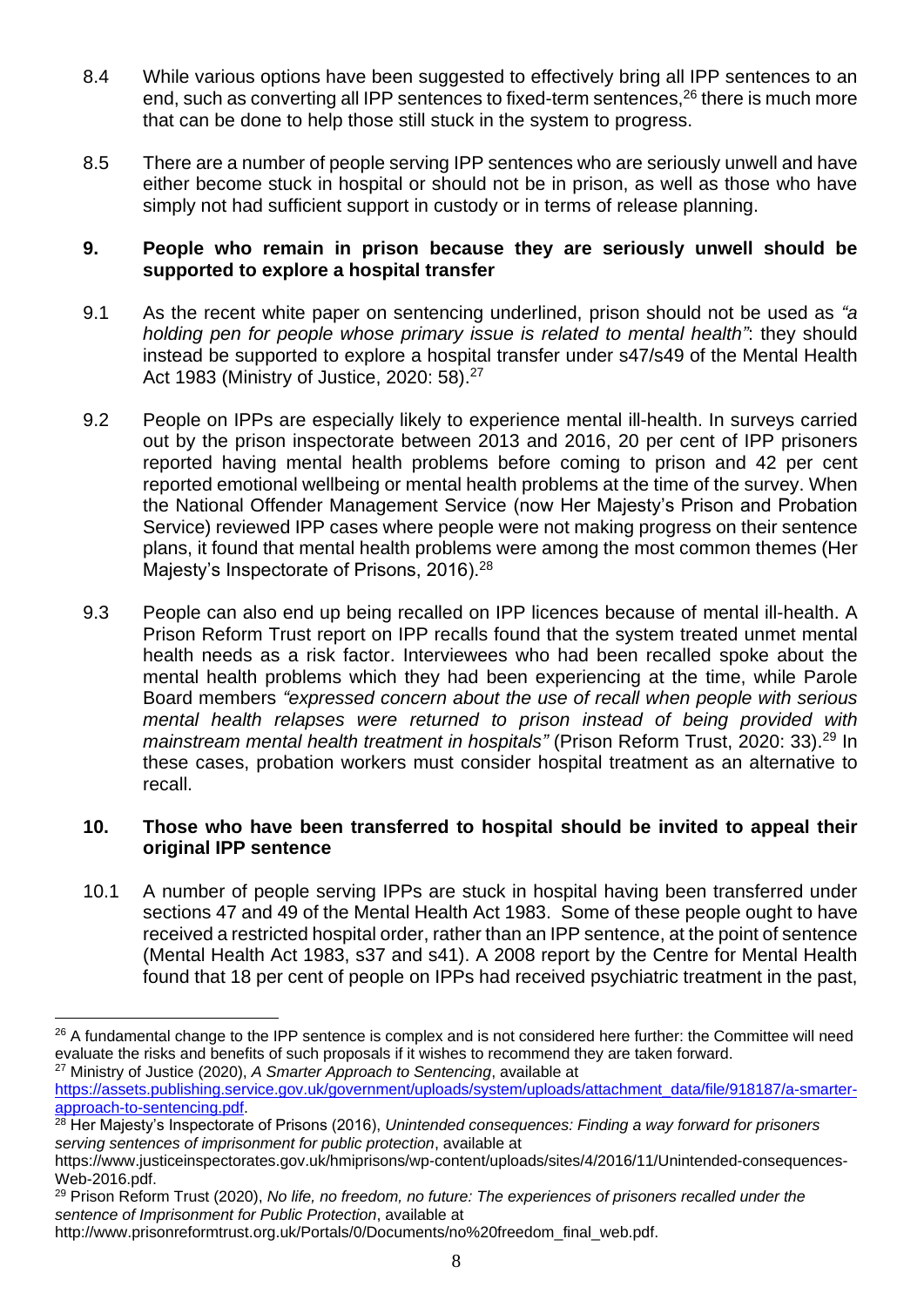compared to nine per cent of the general prison population. Similarly, people on IPPs were twice as likely to continue to receive psychiatric treatment in prison (Centre for Mental Health, 2008).<sup>30</sup>

10.2 People who are transferred to hospital during IPP sentences should be invited and supported where appropriate to appeal their sentence, to explore whether they should have received a restricted hospital order in accordance with the guidance set out by the Court of Appeal in *R v Vowles* [2015] EWCA Crim 45. <sup>31</sup> Those who remain on the IPP sentence in hospital should be guaranteed the right to apply for parole while they are in hospital.

## **11. People who remain in prison on IPP sentences must be supported to work towards release**

11.1 Ever since the IPP sentence came into force, prisons have failed to support people on IPPs to effectively work towards release. In the wake of a critical report by the prison inspectorate, the National Offender Management Service introduced an Enhanced Case Management Unit to progress indeterminate sentence cases (Ministry of Justice, 2017).<sup>32</sup> Building on this enhanced case management approach, Her Majesty's Prison and Probation Service should provide specialist, tailored support which identifies and meets the needs of people on IPPs.

## **12. People on IPPs in custody should be supported by specialist community probation workers, with a focus on reintegration and resettlement**

- 12.1 The Offender Management in Custody (OMiC) model should be disapplied for people who are on IPP sentences. In the OMiC model, prison officers are responsible for supporting each prisoner through their custodial sentence and connecting them to community probation services. People on IPPs should instead be directly supported by specialist probation workers in the community, with a focus on reintegration and resettlement.
- 12.2 The Parole Board should prioritise people on IPPs, allocating specialist staff and members to oversee cases at least annually instead of up to every two years.

# **13. Conclusion**

- 13.1 The IPP sentence has always been wrong in principle and unworkable in practice. The criminal justice system is now faced with the difficult task of retrospectively fixing a sentence which should never have been passed into law. The Howard League proposes several options for addressing the injustices of the IPP sentence.
- 13.2 The IPP licence should be reformed so that it automatically expires after two years. Probation should not recall people unless they pose an imminent risk of harm and the

<sup>30</sup> Centre for Mental Health (2008), *In the dark: The mental health implications of Imprisonment for Public Protection*, available at https://www.centreformentalhealth.org.uk/sites/default/files/in\_the\_dark.pdf.

<sup>&</sup>lt;sup>31</sup> See for example, the following cases where the Court of Appeal substituted IPP sentences for restricted hospital orders: *R v Turner* [2015] EWCA Crim 1249; *R v Smith* [2015] EWCA Crim 1685; *R v Shemwell* [2015] EWCA Crim 2249; *R v Aitchison* [2016] EWCA Crim 739; *R v Smalley* [2016] EWCA Crim 1186; *R v Fuller* [2016] EWCA Crim 1867; *R v Stredwick* [2020] EWCA Crim 650.

<sup>32</sup> Ministry of Justice (2017), *Action Plan: HMCIP IPP Thematic Report*, available at

https://www.justiceinspectorates.gov.uk/hmiprisons/wp-content/uploads/sites/4/2016/11/HMIP-IPP-thematic-actionplan-1-March-2017.pdf.